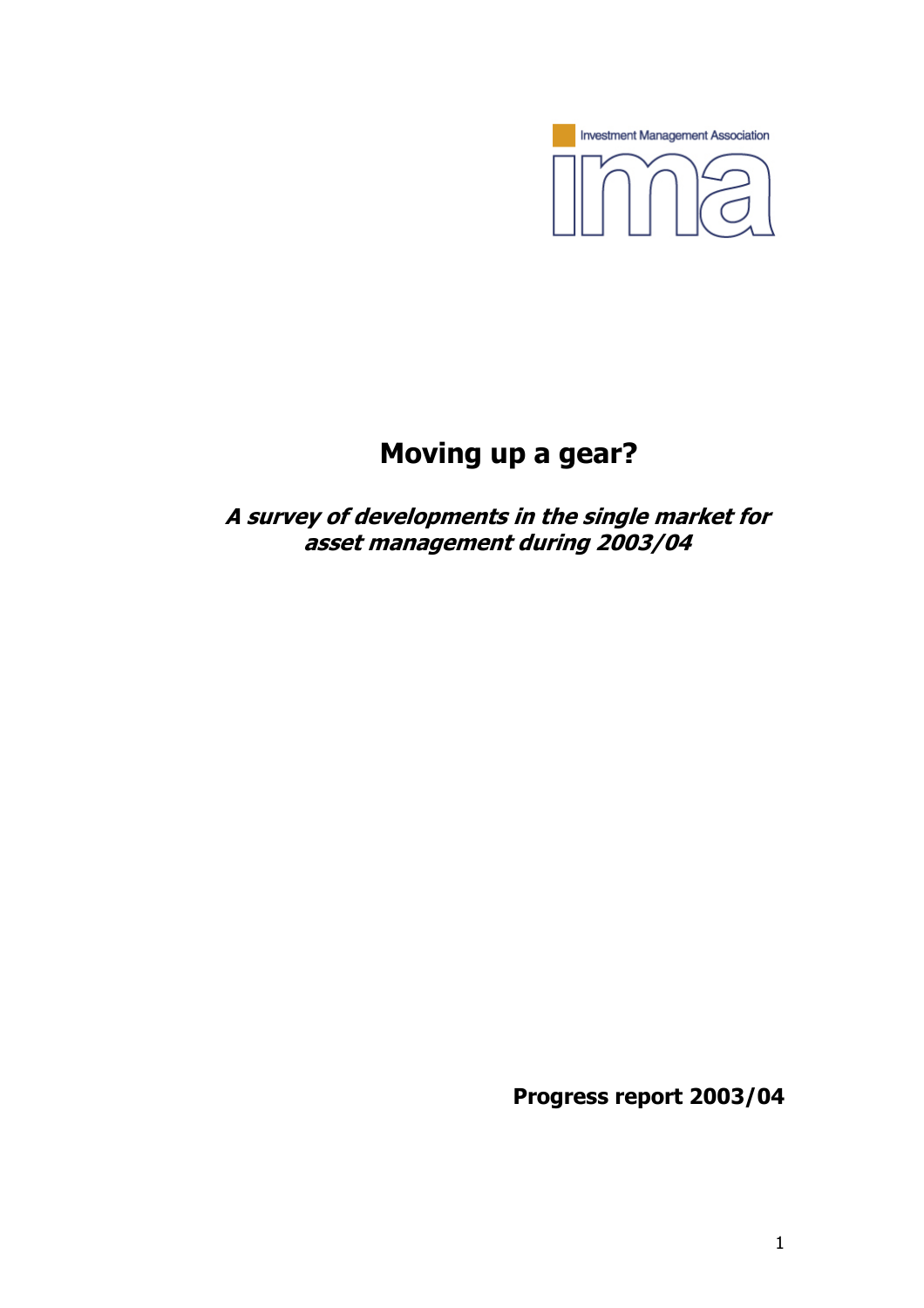- On 7 May 2003 Commissioner Bolkestein referred to the untapped potential of the single market: "it's as if we are driving a Ferrari in second gear". This document considers concrete recommendations as to how we might shift up a gear towards a single market for asset management.
- The document follows-up the publication of the Heinemann Report in May 2003, which made a number of recommendations to achieve a European single market for asset management. The Heinemann Report estimated that a single market for asset management would offer material economic benefits of at least €5 billion a year, or increase the final value of an average investor's pension by about 9%, or €120,000.
- This document surveys progress in 2003/04 towards a single market for asset management. The results of the survey indicate promising developments in that authorities are increasingly focussing on, and understanding the asset management industry. Despite some set-backs (such as inconsistent and anti-competitive implementation of the UCITS III Directive by certain Member States, and Belgium's new discriminatory tax regime) there have been a number of specific positive developments. For example, the survey highlights an industry-led initiative to agree pan-European standards for performance reporting of bond funds and progress in an industry-led initiative to establish common protocols for fund settlement.
- Nevertheless, much remains to be done and there is no room for complacency. IMA has identified three areas where further work should be prioritised: registration; mergers; and pooling. In each case, over the past year IMA has scoped the further work that needs to be performed, provided a cost benefit analysis, and identified appropriate future action (including non-legislative as well as legislative solutions). We intend to publish detailed reports on registration, mergers and pooling later in 2004.
- In addition, IMA intends to publish a recommendation on using private placement as a means of improving the single market and in particular supporting the European market for funds not at present harmonised at EU level (such as hedge funds).
- IMA is hopeful for the prospects of the single market for asset management. However, with so much work remaining to be done it is important to prioritise key issues. We hope this document will be considered a useful contribution to the prioritisation process.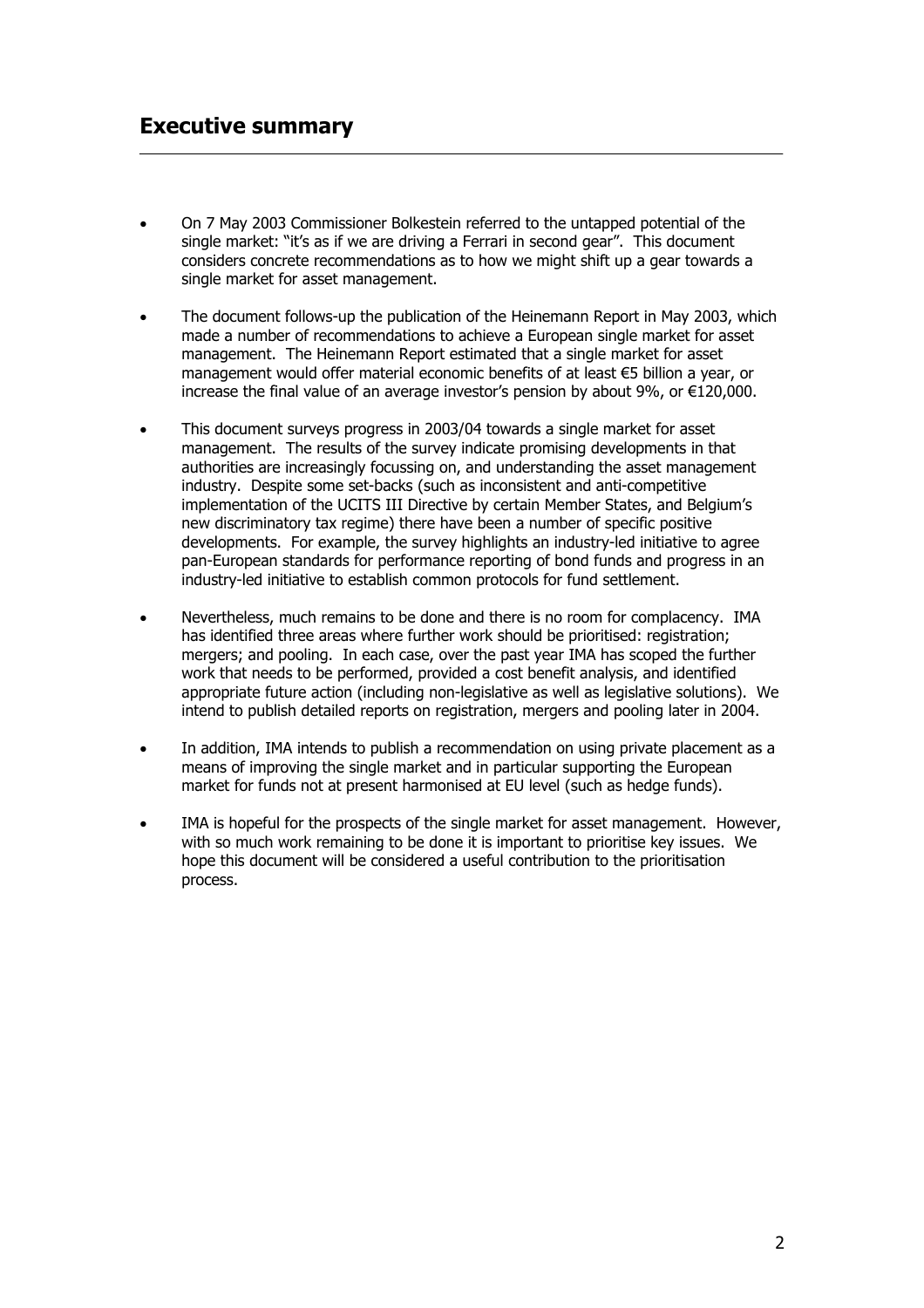#### **The Heinemann Report**

j

"The European asset management industry manages over  $\in$  10 trillion of assets – roughly the size of EU-15 GDP! This industry plays a vital macroeconomic role in Europe's economy. It contributes to fostering financial independence during working life-time and to sustaining a high quality of life also during retirement for European citizens. The asset management industry is also a driver of integrity and efficiency in European financial markets."

> Financial Service Action Plan: Progress and Prospects A report to the European Commission by the Asset Management Expert Group

In May 2003, the Investment Management Association (IMA $<sup>1</sup>$ ) published the 'Heinemann</sup> Report<sup> $2$ </sup> – an analysis of the benefits and barriers of a single European market for asset management, commissioned from an independent economics research institute.

The Heinemann Report estimated the benefits of a single European market for asset management to be in the range of 40 basis points (or 0.4%) on funds under management per annum<sup>3</sup>. Aggregated over time (as would be relevant in the case of pension savings products), such benefits are highly material: even assuming relatively modest investment growth, an extra 40 basis points a year could increase the asset value of a final pension by about 9%. What this means is that an individual who saved 10% of his salary throughout his working life could end up with a pension of about  $\epsilon$ 120,000<sup>4</sup> more than would otherwise be the case.

With such material benefits to play for, the Heinemann Report also described the barriers regulatory, fiscal and commercial – that inhibit the growth of the single market for asset management.

**This document follows-up the publication of the Heinemann Report. It describes work that has been undertaken by IMA and others in the intervening period to remove the barriers to the single market, and commits to further output over the next year.** 

 $1$  The Investment Management Association (IMA) is the trade body for the UK-based investment management industry. IMA's members provide investment management services to institutions and private investors through individual fund management agreements and pooled products such as authorised investment funds. Between them, IMA's members manage some €2,800 billion worth of assets in the UK of which €1,265 billion is for non-UK clients. They manage €6,467 billion worldwide.

<sup>&</sup>lt;sup>2</sup> Heinemann et. al, *Towards a single European market in asset management,* Zentrum fur Europaische Wirtschaftforschung, 2003 (www.investmentuk.org/research/default.htm). The report was commissioned and co-funded by IMA and the Corporation of London. <sup>3</sup> For example, SEC Report on Mutual Fund Fees and Expenses, 2001

<sup>&</sup>lt;sup>4</sup> This is based on a 25-year-old earning €45,000, contributing ten per cent per annum for forty years, with a salary growth rate of four per cent per annum, and a fund growth rate of seven per cent. Regardless of the assumptions upon which this calculation is based the difference is roughly constant in percentage terms.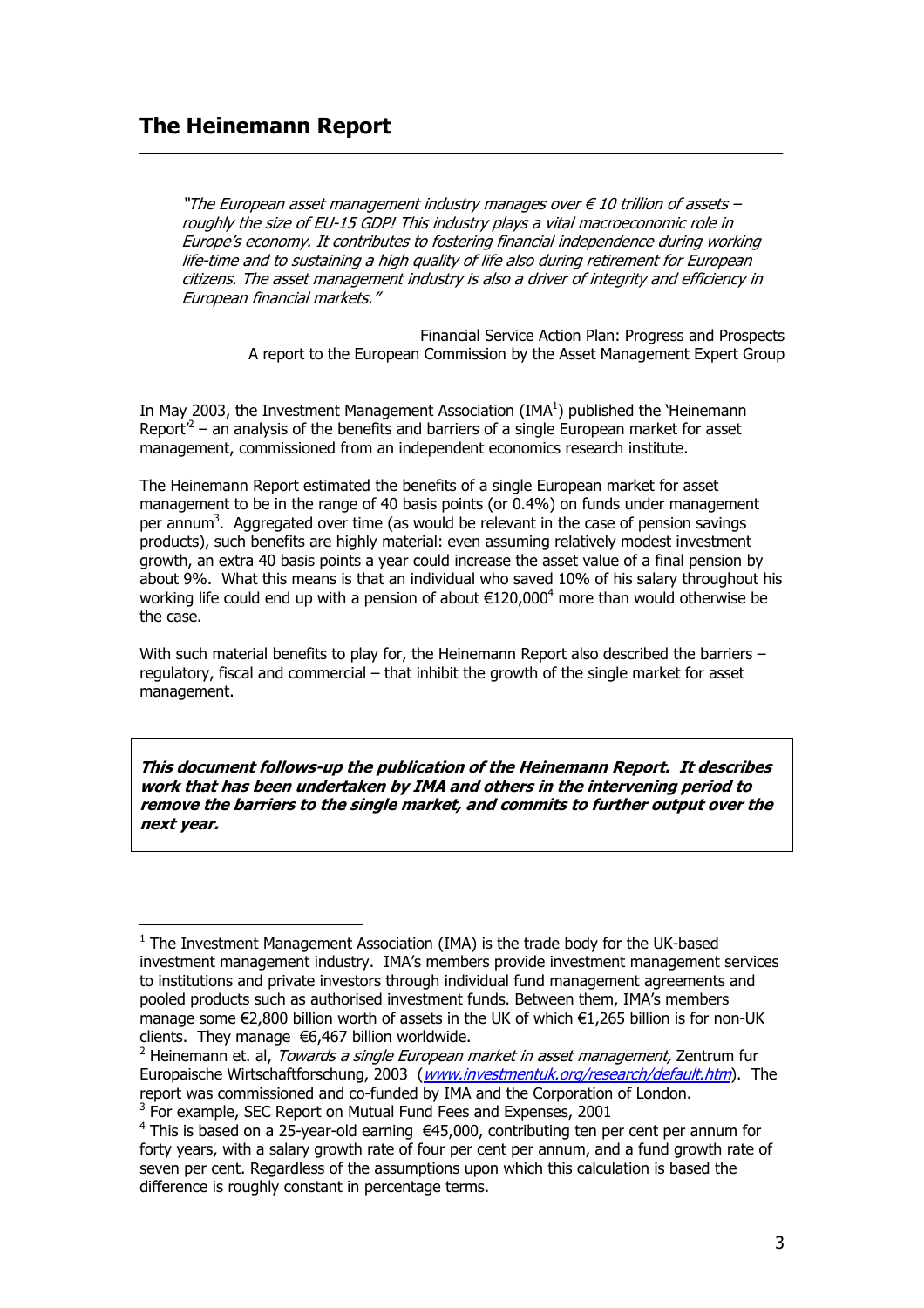## **Surveying progress towards the single market**

The Heinemann Report made eleven recommendations to remove barriers to the single market for asset management.

**IMA has surveyed progress on each of the eleven recommendations over the year since publication of the Heinemann Report. The results are set out in Appendix A.** 

The results of the survey indicate promising developments in that authorities are increasingly focussing on, and understanding the asset management industry. Despite some set-backs (such as inconsistent and anti-competitive implementation of the UCITS III Directive by certain Member States, and Belgium's new discriminatory tax regime) there have been a number of specific positive developments. For example, the survey highlights an industry-led initiative to agree pan-European standards for performance reporting of bond funds and progress in an industry-led initiative to establish common protocols for fund settlement.

A very significant development was the report of the Expert Group on Asset Management<sup>5</sup> (which was appointed by the European Commission to advise on the strengths and weaknesses of the EU framework of financial legislation, and identify future policy priorities). There is a significant overlap between the recommendations of the Expert Group Report and the Heinemann Report. To the extent that the European Commission and the asset management industry can agree a common policy agenda, there is real hope that progress toward the single market will pick-up speed.

In particular, both the Heinemann Report and the Expert Group Report emphasise the need for better enforcement and more consistent implementation of existing legislation. This will be all the more relevant as the Financial Services Action Plan passes to national authorities for local transposition and enforcement. Further level 2 and 3 guidance is pending on key measures (such as the Markets in Financial Instruments Directive). Notwithstanding the importance of implementation, both the Heinemann Report and the Expert Group Report also identify a number of concrete areas where further action may be required to promote the single market for asset management.

Also, both reports recognise that a large number of parties are responsible for achieving the single market for asset management – not just European legislators, but also the asset management industry and its trade associations,  $CESR<sup>6</sup>$  and national regulators. Hence the importance of industry-led initiatives to develop the single market, such as the agreement of pan-European standards for fund categorisation and common protocols for fund settlement mentioned above.

IMA is playing its part. As well as surveying progress on the Heinemann recommendations, IMA has also resolved to take an active role in their promotion and realisation.

Specifically, IMA intends to champion a number of the recommendations of the Heinemann Report. Owing to resource constraints, it is not possible to champion all of the recommendations, and therefore IMA (under the guidance of its European Strategy Committee, comprising executives from asset management firms with significant cross-border business) decided to prioritise recommendations against the following criteria:

 $\overline{a}$ 

<sup>5</sup> http://europa.eu.int/comm/internal\_market/en/finances/actionplan/stocktaking.htm

<sup>&</sup>lt;sup>6</sup> The Committee of European Securities Regulators ('CESR')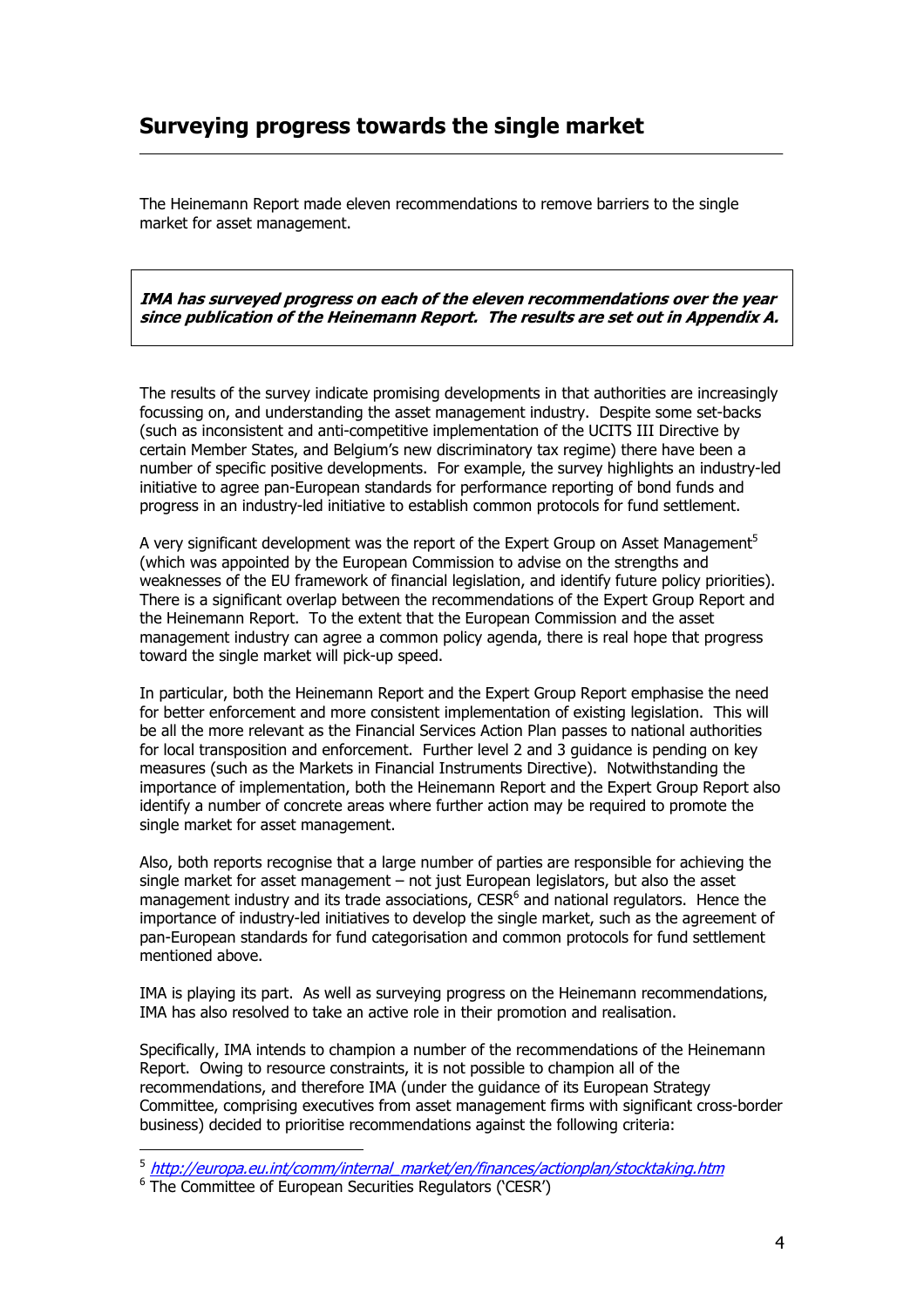- **Importance**. The recommendations should be prioritised according to their importance in promoting the single market.
- **Feasibility**. The recommendations should be prioritised according to their feasibility.
- **Exclusivity**. The recommendations should be prioritised according to whether they are already being pursued by other parties (e.g. work on fund categorisation mentioned above) or are not yet on the policy agenda at all.

Using these criteria, IMA has prioritised three recommendations from the Heinemann Report: registration; mergers; and pooling. In each case, over the past year IMA has scoped the recommendation, estimated the costs and benefits associated with its resolution, and identified appropriate future action (including non-legislative as well as legislative solutions). We will publish detailed reports on registration, mergers and pooling later in 2004.

IMA has also begun to consider whether and how to support the development of a European single market for 'alternative' investment products (such as hedge funds). We concur with the Expert Group Report which noted:

"Whilst the UCITS legislation has spearheaded the development of a European asset management business, it is questionable whether its detailed product focused approach is always flexible enough to cope with the level and speed of product innovation that characterises the [alternative investment management] industry. The regulatory system therefore might need to find new approaches to reflect the dynamic nature of this business if it is to facilitate an effective and sound organisation on a pan-European basis."

IMA believes that harmonising *private placement regimes* would provide such a 'new approach' to regulation and a complementary single market framework to the UCITS Directive. Consequently, we intend to undertake a survey of existing private placement regimes with a view to recommending what a future harmonised regime might look like.

**Later in 2004, IMA will publish detailed reports on registration, mergers and pooling, which are briefly summarised below.** 

**In addition, IMA will publish recommendations on using convergence of private placement regimes as a means of developing the single market in investment management.**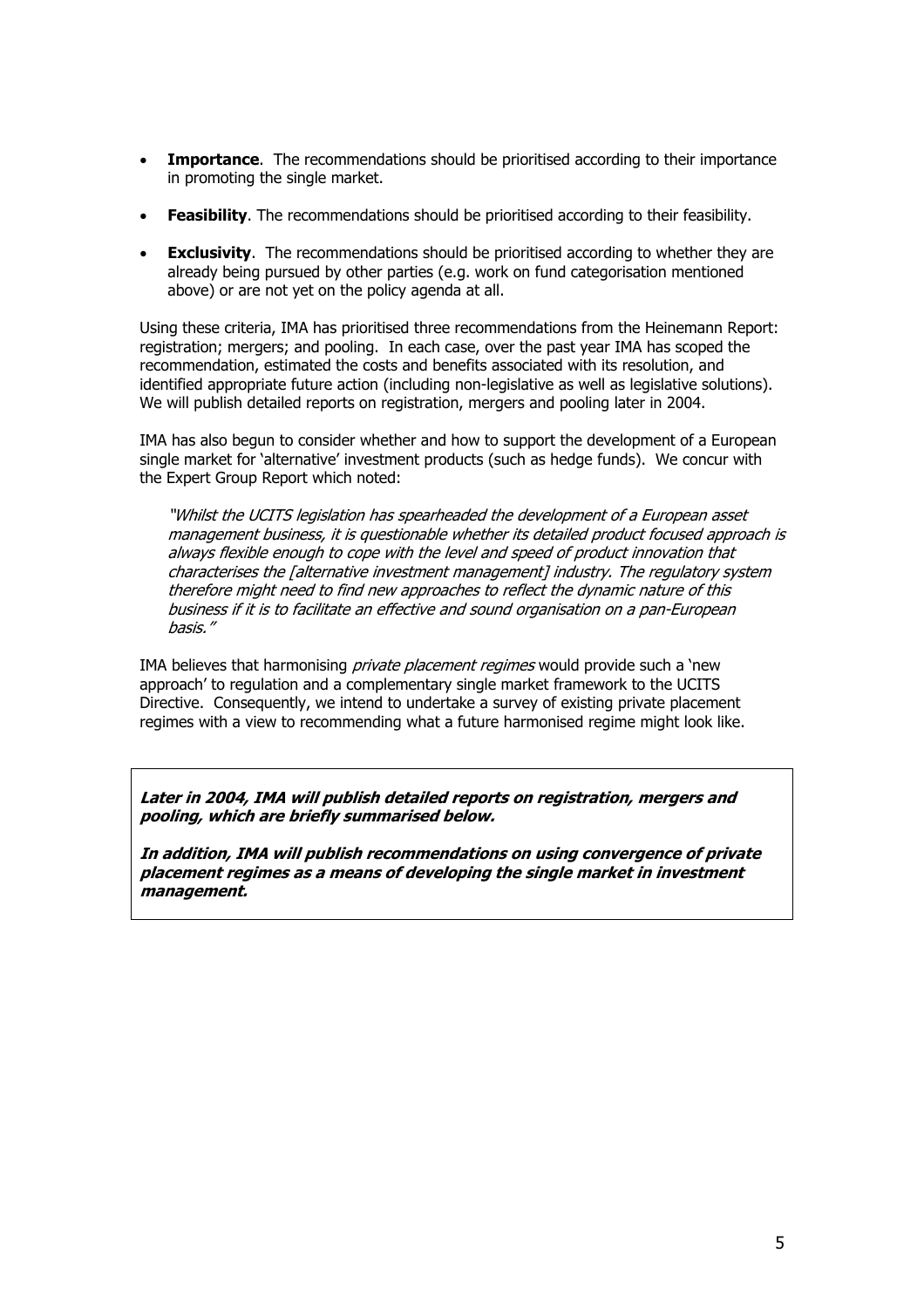## **Fund registration**

Article 46 of the UCITS Directive requires investment managers to register their UCITS with regulators in each state in which they are marketed.

On the face of things, the registration process described in the Directive does not appear to be particularly onerous, comprising the provision of certain information which regulators must respond to within two months. However, a report by PricewaterhouseCoopers and  $FEFSI<sup>7</sup>$ notes that a number of Member States impose information obligations beyond those stipulated in the directive, and considerable time delays are often experienced in the approval process. Consequently, the registration process differs significantly between Member States.

Consequently, the registration process can be extremely expensive and time consuming. A member firm of IMA recently reported having to spend in excess of €100,000 to register its umbrella UCITS in one particular Member State. Indeed, the costs and risks of failing to upkeep registration are so significant that a number of service providers have gone to the lengths of developing systems to help investment managers manage the process and risks.

Did the UCITS Directive intend that registration should be so problematic? The original Directive was premised on investment managers making *direct* sales of UCITS to the general public. Consequently, the registration process was intended to satisfy the legitimate interest of regulators in understanding the marketing plans of the investment managers. However, in actual fact direct sales are highly uncommon – investment managers predominantly sell UCITS *indirectly* through third party distribution networks, such as banking, insurance and IFA networks, and funds of funds platforms. Since those third party distributors are primarily responsible for marketing the UCITS and subject to local marketing rules, it is hard to understand the market failure that the registration process is supposed to correct, and therefore hard to justify the expense.

Indeed, the cost of registering UCITS in certain Member States is so high that the registration process itself is a source of market failure since it represents a barrier to entry by foreign investment managers. In economic terms, the cost of registration can be conceived as a tax on supply, increasing the cost and reducing the quantity of foreign investment funds brought to market.

IMA therefore recommends the simplification or, better still, abolition of the registration requirement. We are in the process of collecting data from market participants on the cost and time of registering UCITS to support our recommendation. We intend to publish the data later in 2004, along with our thoughts on how the problem might best be addressed (for example, assisting CESR in its intention $^8$  to simplify the registration process).

 $\overline{a}$ 

<sup>&</sup>lt;sup>7</sup> Cross-border marketing of "harmonised" UCITS in Europe, 2001

<sup>&</sup>lt;sup>8</sup> CESR/04-160 Mandate for the Expert Group on Asset Management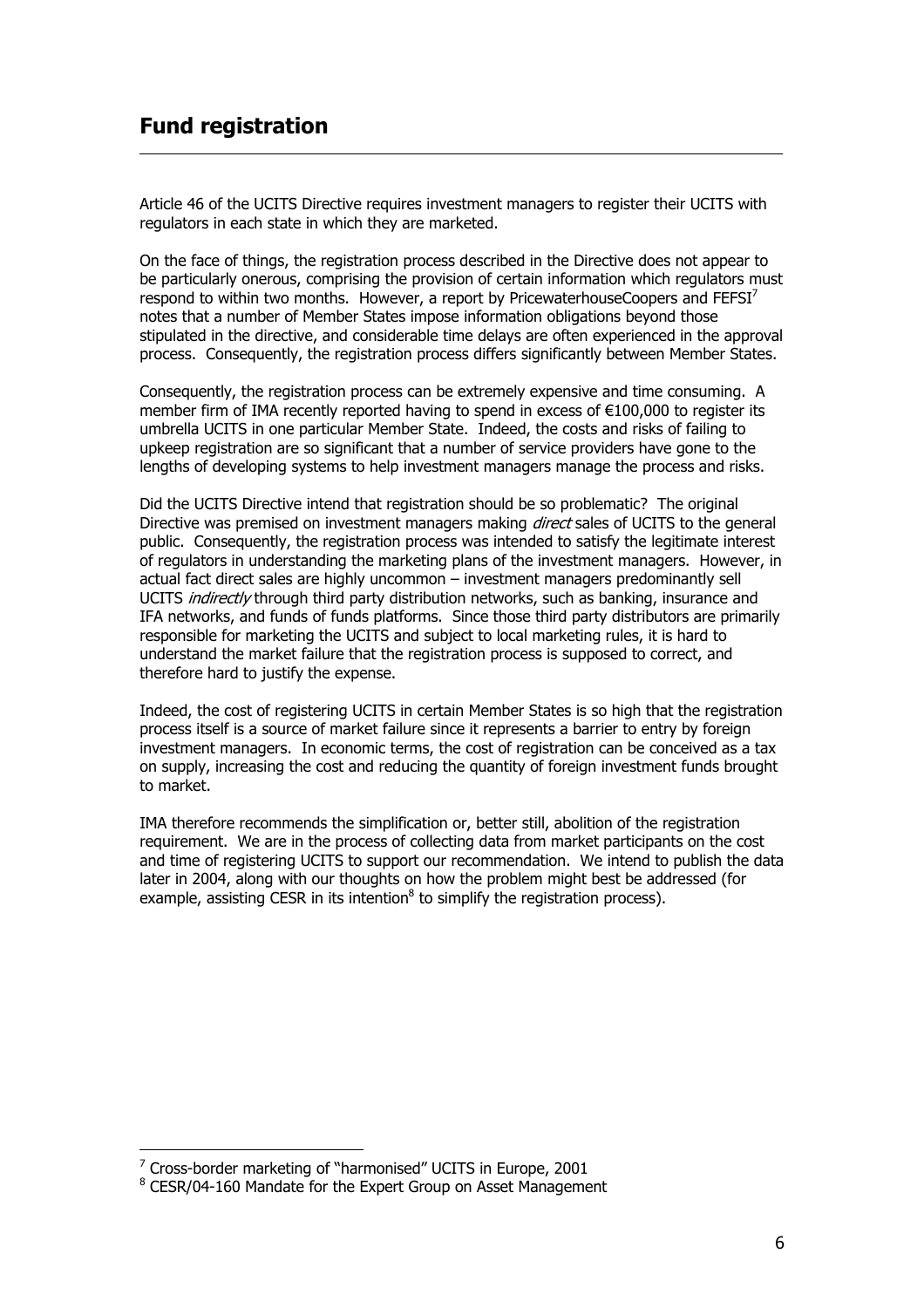### **Fund mergers and pooling**

The Heinemann Report observed that the average size of investment funds in Europe is significantly lower than in the USA. Because investment management is characterised by economies of scale, this means that the European single market for asset management has not been able to achieve the cost efficiencies of its US counterpart. The Heinemann Report estimated annual costs savings of  $\epsilon$ 5 billion per annum if the European asset management industry were able increase average fund sizes and achieve similar economies of scale to those enjoyed in USA.

The average size of investment funds in Europe is low because the absolute number of funds marketed to the public is high. Why does the number of investment funds proliferate in the EU, and what can be done about it? Our analysis identifies two reasons for the proliferation of investment funds, and two different remedies: pooling and fund mergers.



#### **Pooling**

In some circumstances, cultural, commercial or regulatory factors *necessitate* the proliferation of investment funds.

For example, if consumers in country A and country B have a cultural preference for locally domiciled investment funds, then an investment manager will have little choice but to establish a fund range in each of those countries if it wishes to compete in those markets. Or if fiscal rules in the two countries discriminate against foreign investment funds or are fundamentally different, then, notwithstanding recent case law from the European Court of Justice, an investment manager will have to establish two fund ranges.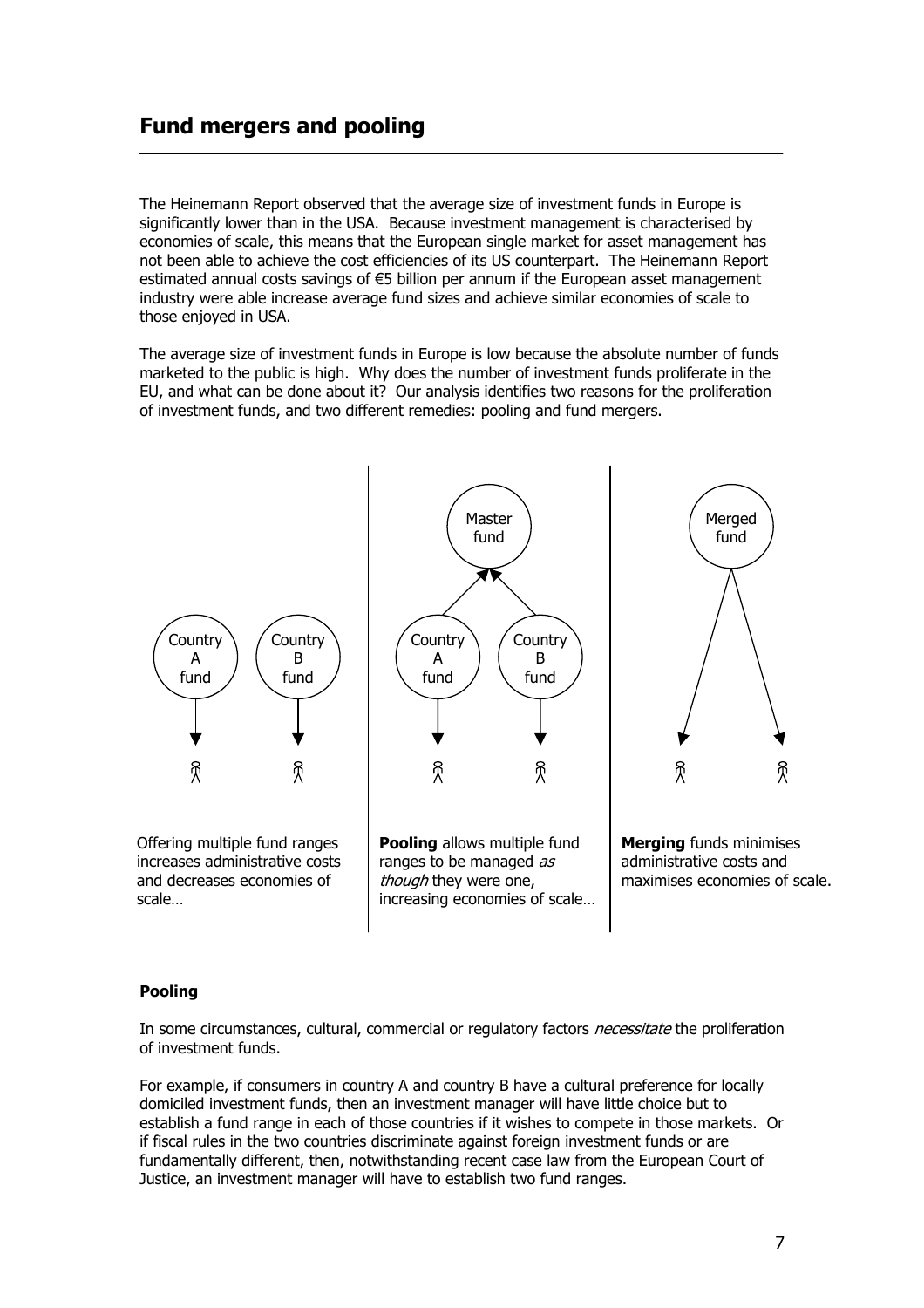In such circumstances, pooling would allow investment managers to mitigate the cost of maintaining duplicative investment funds: pooling.

'Pooling' refers to arrangements and processes for the collective management of investment funds. Different pooling techniques allow separate fund ranges to be collectively managed either by feeding their assets into a master fund ('entity pooling') or by using information technology to allow the separate fund ranges to be managed *as if* they were a single range ('virtual pooling').

The European Federation for Retirement Provision estimated that the benefits of pooling (which is relevant to pension funds as well as investment funds) to be  $E1,200,000$  per annum for the average European multi-national corporation<sup>9</sup>. These savings come from a variety of sources, including:

- Custody (larger pools are able to negotiate lower custody fees);
- Brokerage (larger transactions lead to lower unit cost);
- Netting transactions (with more sources coming into the pool the ability to net flows and reduce transaction costs will increase); and
- Administration costs (which are normally transaction based and will therefore be lower in basis point terms if the pool of assets is larger).

Pooling is permitted within certain member states of the European Union. For example, Spain, Luxembourg and Germany all have regulations which permit (in varying ways and to varying degrees) the pooling of investment funds. However, in the absence of a suitable regulatory framework, it is difficult to pool the assets of European investment or pension funds on a cross-border basis

IMA therefore recommends that the EU develop a framework for cross-border pooling.

We have convened an expert group to scope the various extant pooling techniques, identify the benefits and barriers to pooling, and consider what legislative/non-legislative instruments might be required to enable pooling. The expert group will publish its findings later in 2004.

#### **Fund mergers**

 $\overline{a}$ 

In some circumstances investment managers may seek to reduce the number of investment funds in their portfolio, both domestically and on a cross-border basis. We offer two examples. When an investment management firm buys another firm, or acquires its product range, it is likely that the acquiring company will want to rationalise the combined product range, in particular by merging duplicate investment funds. Or, when an investment management firm launches a new investment fund that proves unsuccessful, or fails to reach critical mass, it may wish to merge that fund into its existing product range with a view to cutting costs. However, in both cases, the absence of a legislative framework for merging investment funds on a cross-border basis has effectively prevented fund rationalisation, variously because of regulatory barriers, discriminatory tax treatment or merely owing to the excessive costs of achieving a merger.

<sup>&</sup>lt;sup>9</sup> "A European Institution for Retirement Provision" (European Federation for Retirement Provision, July 2000)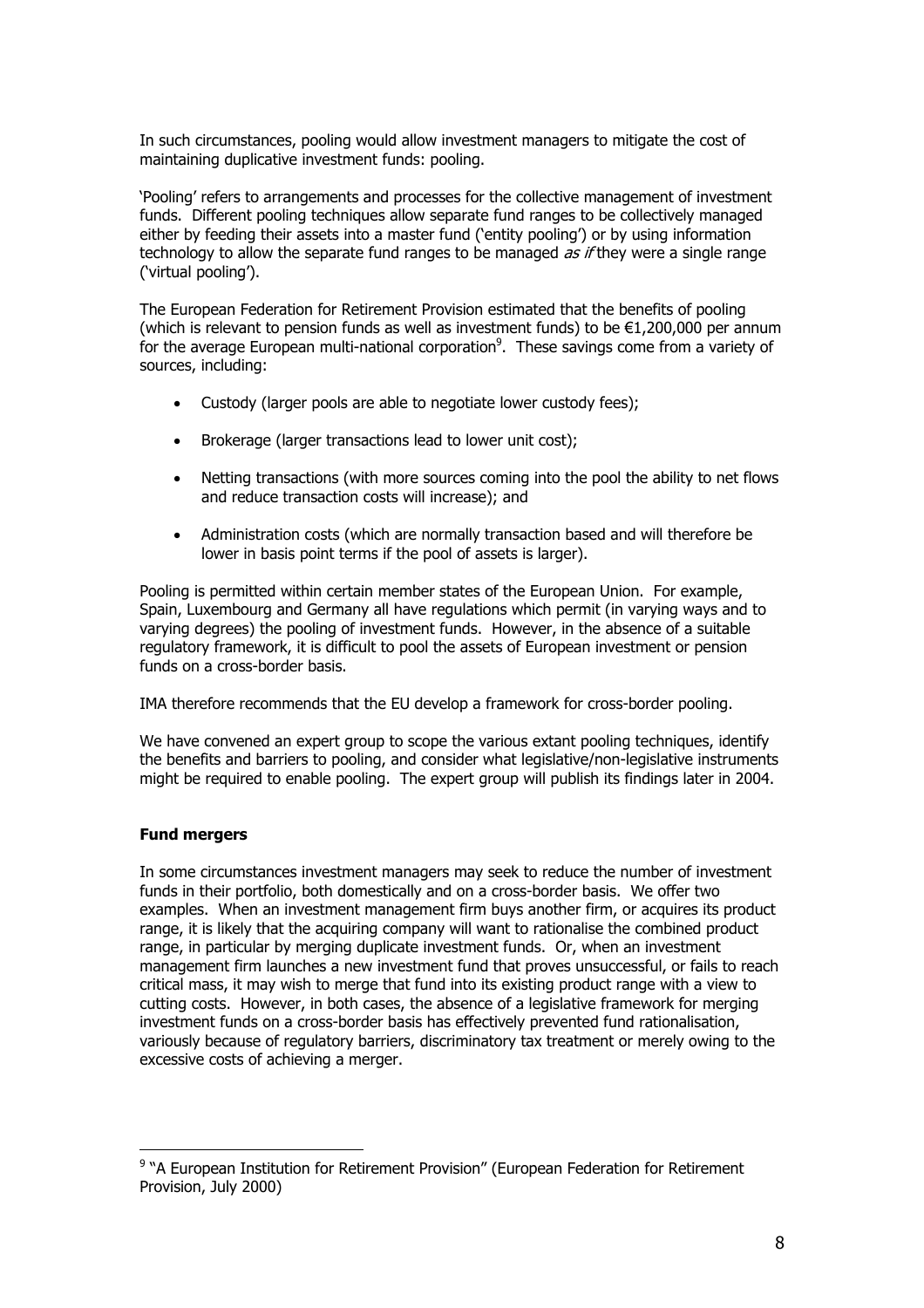This lack of a framework for merging investment funds causes the proliferation of funds, which in turn increases transaction costs (i.e. the cost of administering multiple investment funds) and therefore causes market failure.

The institutions of the European Union clearly understand and support the economic argument for allowing cross-border mergers, since they are currently negotiating a Directive to enable cross-border mergers between companies<sup>10</sup>. Although in principle there is no reason why investment funds should not be included in that directive (since in both cases the aim is a merger of the economic capital of entities with a similar legal structure that holds the business), it would need substantial additional drafting to achieve the necessary result. IMA strongly recommends that the EU should promptly develop a framework for cross-border mergers of investment funds, whether through the Tenth Company Law Directive or through another legislative vehicle.

We have convened a group of market participants and legal and accounting experts to consider the issues arising and to pool information on barriers encountered. We propose to publish the findings of the group later in 2004, together with recommendations as appropriate.

 $\overline{a}$ 

 $10$  COM(2003) 613 final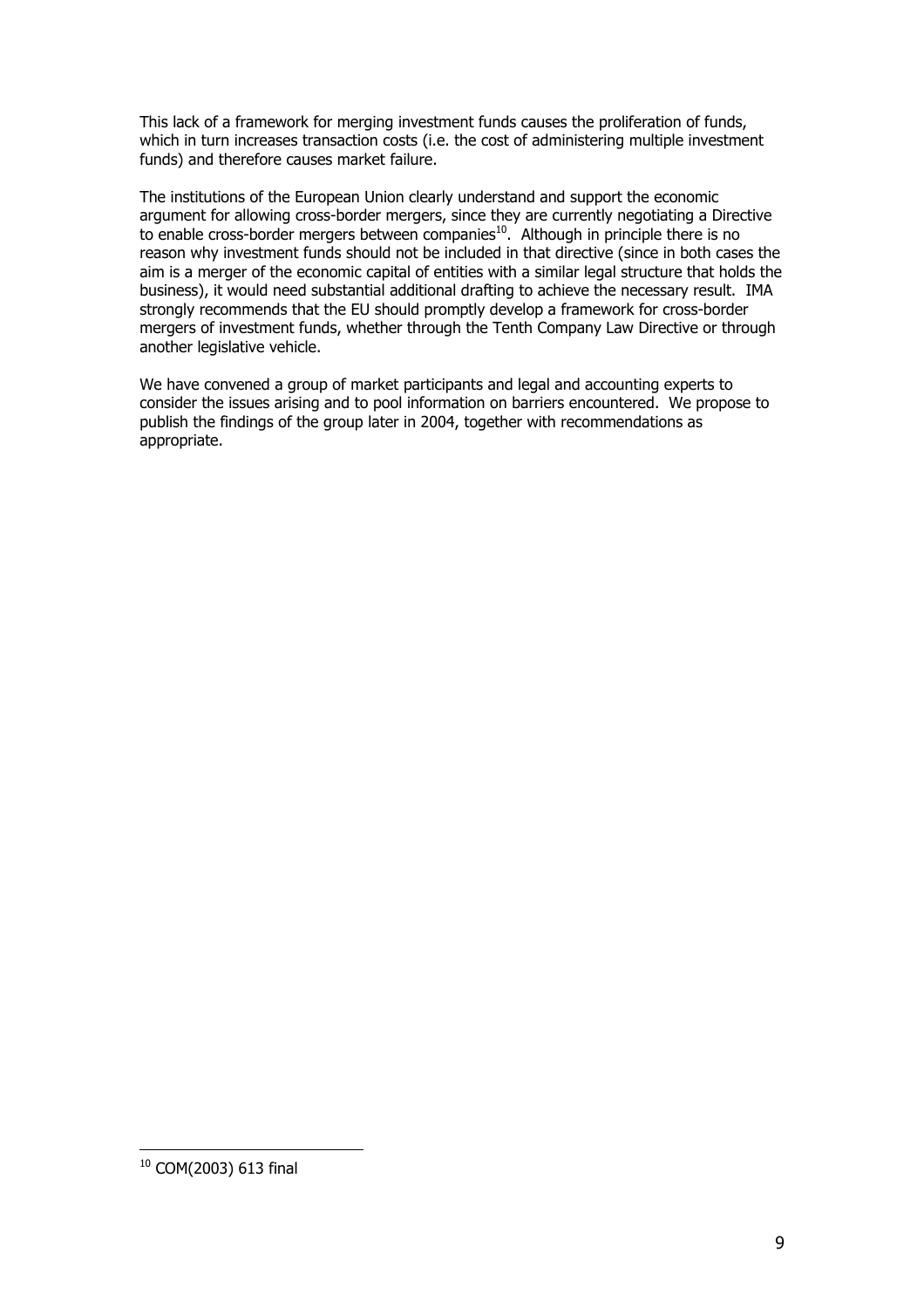#### **A survey of progress toward the Heinemann recommendations**

In 2003, the IMA published a position paper to accompany the Heinemann Report. The position paper made eleven recommendations to help realise the vision of single market for asset management.

The recommendations emphasise better enforcement and more consistent interpretation of existing legislation. They do not call for significant new legislation (although some existing legislation may require amendment). Neither are they intended to be prescriptive or complete. Contributions and refinements are invited from other interested parties.

IMA has surveyed progress on each of the eleven recommendations over the year since publication of the Heinemann Report, as described below.

| <b>Recommendation</b>                                                                                                                                                                                                                                                                                                                                                                                                                                                                                                              | <b>Action</b>                                   |
|------------------------------------------------------------------------------------------------------------------------------------------------------------------------------------------------------------------------------------------------------------------------------------------------------------------------------------------------------------------------------------------------------------------------------------------------------------------------------------------------------------------------------------|-------------------------------------------------|
| <b>Fund registration</b><br>Once a UCITS has been registered as such in its home state, there should<br>be no need for further registration in all of the host states in which it is<br>marketed.<br>See above.                                                                                                                                                                                                                                                                                                                    | Member<br>States and<br>Commission              |
| <b>Fund mergers</b><br>National fiscal and regulatory regimes should not discriminate against cross-<br>border fund mergers. For example, if, say, a Luxembourg domiciled fund<br>merges with a French domiciled fund, then Luxembourg should impose no<br>greater regulatory requirements than if the merger occurred onshore.<br>Similarly, if, say, a Swedish domiciled fund merges with a German domiciled<br>fund, then Sweden should assess tax in the same way as if the merger<br>occurred onshore.<br>See above.          | Member<br>States and<br>Commission              |
| <b>Pooling</b><br>Fiscal, regulatory and commercial obstacles to cross-border 'pooling' of<br>assets should be removed.<br>See above.                                                                                                                                                                                                                                                                                                                                                                                              | Industry,<br>Member<br>States and<br>Commission |
| <b>Tax discrimination</b><br>National fiscal regimes should not discriminate between domestic<br>investment funds and offshore investment funds.<br><b>Belgian tax reform.</b> A new Belgian law came into force from 1<br>$\bullet$<br>January 2004, subjecting subscriptions in a foreign investment fund<br>made through a Belgian financial intermediary to a tax of 0.06%. The<br>purported intention of the law is to level the playing field between<br>Belgian investment funds (which are subject to taxe d'abonnement of | Industry,<br>Member<br>States and<br>Commission |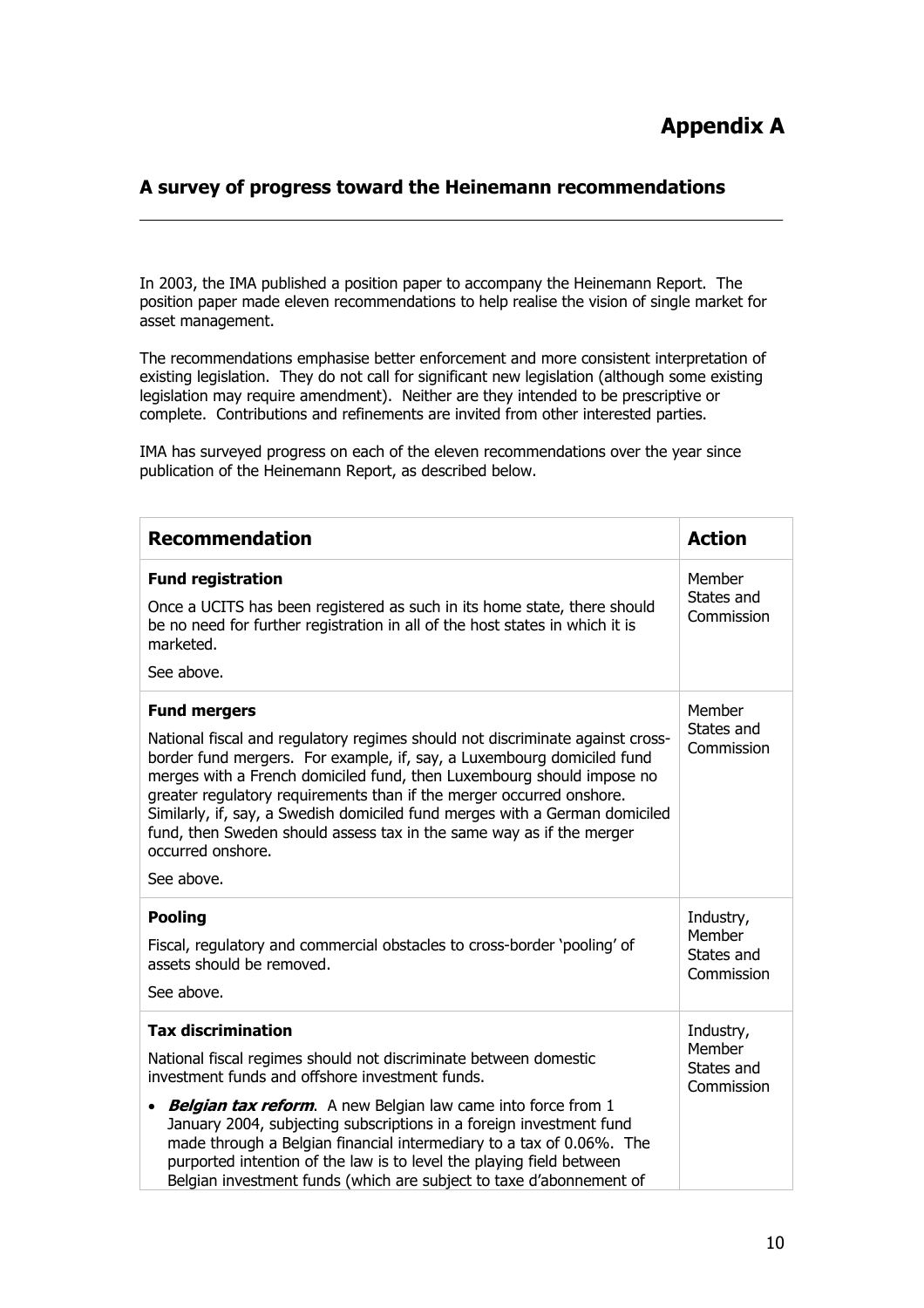| <b>Recommendation</b>                                                                                                                                                                                                                                                                                                                                                                                                                                                                                                                                                                                                                                                                                                                                                                                                                                                                | <b>Action</b> |
|--------------------------------------------------------------------------------------------------------------------------------------------------------------------------------------------------------------------------------------------------------------------------------------------------------------------------------------------------------------------------------------------------------------------------------------------------------------------------------------------------------------------------------------------------------------------------------------------------------------------------------------------------------------------------------------------------------------------------------------------------------------------------------------------------------------------------------------------------------------------------------------|---------------|
| 0.06%) and foreign investment funds. However, there are a number of<br>aspects of the tax which appear to be discriminatory, and FEFSI has<br>brought this matter to the attention to the European Commission.                                                                                                                                                                                                                                                                                                                                                                                                                                                                                                                                                                                                                                                                       |               |
| <b>German tax reform.</b> The German Investment Tax Act reforms came<br>into effect from 1 January 2004. Whilst those reforms have repealed the<br>previous discriminatory treatment of distributions by foreign investment<br>funds, they have introduced a new form of discrimination; tax relief is<br>now provided for German investors on the merger of German domiciled<br>funds, but not on the merger of foreign domiciled funds. We understand<br>that the German Ministry of Finance are aware of this issue and are<br>hoping to amend the law in due course.                                                                                                                                                                                                                                                                                                             |               |
| <b>UK tax reform.</b> The UK Finance Bill, which was published on 8 April<br>2004, removed a number of discriminatory provisions against foreign<br>investment funds. In particular, foreign domiciled umbrella funds can<br>now launch individual sub-funds which are compliant with UK tax<br>requirements without being 'tainted' by other non-compliant sub-funds<br>within the same umbrella. The Finance Bill awaits Royal Assent later in<br>the year.                                                                                                                                                                                                                                                                                                                                                                                                                        |               |
| <b>EU communication.</b> The European Commission published a<br>communication on dividend taxation on 8 January 2004 which identified<br>various cases of discrimination in the taxation of dividend income. The<br>communication was concerned that such discrimination might distort<br>investment decisions and impede the free movement of capital within the<br>Union. Unfortunately, the communication did not consider the effect on<br>the taxation of dividend taxation of interposing an intermediate vehicle<br>(such as an investment, pension or life fund) in between the investor<br>and the underlying security, despite this being the most common way<br>that retail investors expose themselves to foreign financial securities.<br>Therefore the Communication's analysis of tax impediments to the free<br>movement of capital is incomplete.                   |               |
| <b>Infrastructure</b>                                                                                                                                                                                                                                                                                                                                                                                                                                                                                                                                                                                                                                                                                                                                                                                                                                                                | Industry      |
| Infrastructure providers (particularly transfer agents) should standardise<br>the protocols required to process the buying and selling of shares in<br>investment funds, in order to reduce the complexity (and costliness) of<br>cross-border business.                                                                                                                                                                                                                                                                                                                                                                                                                                                                                                                                                                                                                             |               |
| Initially, further analysis is required to describe the various processes<br>undertaken by different infrastructure providers, and identify opportunities<br>to standardise those processes.                                                                                                                                                                                                                                                                                                                                                                                                                                                                                                                                                                                                                                                                                         |               |
| <b>Funds settlement.</b> FEFSI has established a Funds Processing<br>Standardization Group. The objective of the Group is to define, approve,<br>develop or mandate development of pan-European standards relevant to<br>the whole complex of order processing of investment funds $-$ including<br>communication standards and business practices (portfolio statement,<br>product comparison, tax reporting, investor communication, etc.). The<br>Group is comprised of expert/practitioners representing the European<br>investment funds industry. The main players in the European<br>investment funds industry, i.e. fund management companies,<br>distributors, custodians, transfer agents, fund processing hubs (e.g.<br>Fundsettle and Vestima) and participants in existing standard setting<br>working groups (e.g. SWIFT, ISITC, ) are associated with the initiative. |               |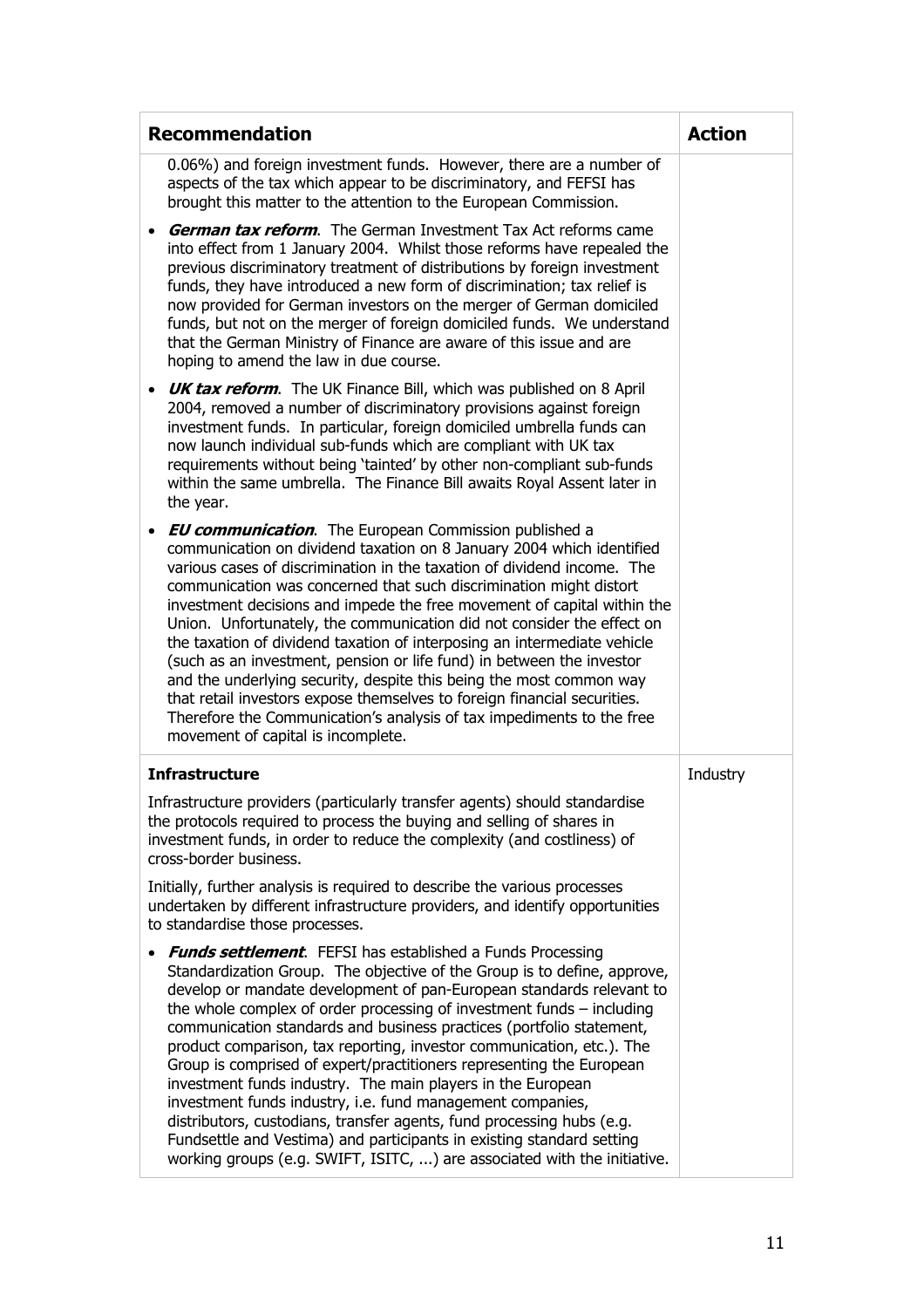| <b>Recommendation</b>                                                                                                                                                                                                                                                                                                                                                                                                                                                                                                                                                                                                                                                                                                                                                                                                                                                                                                                                                                                                                                                                                                                                                                                                                                                                                                                                                                                                                | <b>Action</b>              |
|--------------------------------------------------------------------------------------------------------------------------------------------------------------------------------------------------------------------------------------------------------------------------------------------------------------------------------------------------------------------------------------------------------------------------------------------------------------------------------------------------------------------------------------------------------------------------------------------------------------------------------------------------------------------------------------------------------------------------------------------------------------------------------------------------------------------------------------------------------------------------------------------------------------------------------------------------------------------------------------------------------------------------------------------------------------------------------------------------------------------------------------------------------------------------------------------------------------------------------------------------------------------------------------------------------------------------------------------------------------------------------------------------------------------------------------|----------------------------|
| <b>Public data</b>                                                                                                                                                                                                                                                                                                                                                                                                                                                                                                                                                                                                                                                                                                                                                                                                                                                                                                                                                                                                                                                                                                                                                                                                                                                                                                                                                                                                                   | Industry                   |
| Asset managers should standardise the calculation and publication of data<br>on fund classification and performance, costs and financial statements, in<br>order to increase the comparability of investment funds.                                                                                                                                                                                                                                                                                                                                                                                                                                                                                                                                                                                                                                                                                                                                                                                                                                                                                                                                                                                                                                                                                                                                                                                                                  |                            |
| <b>Performance reporting.</b> At the end of 2002 a group of leading<br>European Asset Management Companies formed the European Fund<br>Categorisation Forum with the leading data providers. The prime<br>objective of the group is to enable customers throughout Europe to<br>compare investment fund performance of investment funds offered on a<br>cross-border basis on a like-for-like basis based on robustly constructed<br>and implemented rules. During 2003 the Group defined the rules for<br>Fixed Income funds since this was where the need to improve<br>consistency was felt to be greatest. The categorisation for Fixed Income<br>is now complete based on three core differentiation principles of<br>maturity, currency and credit quality. In 2003 the group engaged with<br>FEFSI to ensure European level and local country trade association<br>support. This partnership has been highly effective in getting the initial<br>fixed income categories defined and approved. Certain local associations<br>are already looking to adopt this as their national standard. The work<br>for 2004 is now focused on implementing the fixed income sectors using<br>an approach based on the IMA Performance Category Review Committee<br>methodology and on extending the sector definition work to cover equity<br>funds.<br><b>Simplified prospectus.</b> The UCITS Contact Committee has issued<br>$\bullet$ |                            |
| recommendations which include a requirement for a fund to publish a<br>Total Expense Ratio based on a recommendation from the industry.                                                                                                                                                                                                                                                                                                                                                                                                                                                                                                                                                                                                                                                                                                                                                                                                                                                                                                                                                                                                                                                                                                                                                                                                                                                                                              |                            |
| <b>Financial advisers</b>                                                                                                                                                                                                                                                                                                                                                                                                                                                                                                                                                                                                                                                                                                                                                                                                                                                                                                                                                                                                                                                                                                                                                                                                                                                                                                                                                                                                            | Trade<br>associations      |
| The quality of financial advice should be improved by developing an<br>industry-wide code of conduct/professional rules. This will benefit<br>consumers in countries where the quality of advice could be improved. It<br>will also benefit investment fund providers by increasing awareness of their<br>products. It is also consistent with the Internal Market Strategy.                                                                                                                                                                                                                                                                                                                                                                                                                                                                                                                                                                                                                                                                                                                                                                                                                                                                                                                                                                                                                                                         | and national<br>regulators |
| <b>Market in Financial Instruments Directive.</b> The new Market in<br>$\bullet$<br>Financial Instruments Directive which updates the 1993 Investment<br>Services Directive has brought investment advice within its scope.<br>Investment firms providing investment advice within the EU will require<br>authorisation and will be subject to the organisational and conduct of<br>business rules set out in the level 1 directive and in the subsequent level<br>2 work. There is however an optional exemption included in the directive<br>which allows for members states to choose not to apply the directive to<br>certain firms providing investment advice in relation to units in collective<br>investment undertakings and transferable securities provided these firms<br>are regulated at national level. While this optional exemption may<br>undermine some of the benefits of harmonised rules for investment<br>advisers, the directive will ensure that investment advice will be subject<br>at least to national rules, in many cases for the first time.                                                                                                                                                                                                                                                                                                                                                         |                            |
| <b>ISO standards.</b> The International Standards Organisation (ISO) has<br>$\bullet$<br>drafted comprehensive standards for personal financial planning,<br>covering:                                                                                                                                                                                                                                                                                                                                                                                                                                                                                                                                                                                                                                                                                                                                                                                                                                                                                                                                                                                                                                                                                                                                                                                                                                                               |                            |
| 1. Definition and process of personal financial planning (draft ISO                                                                                                                                                                                                                                                                                                                                                                                                                                                                                                                                                                                                                                                                                                                                                                                                                                                                                                                                                                                                                                                                                                                                                                                                                                                                                                                                                                  |                            |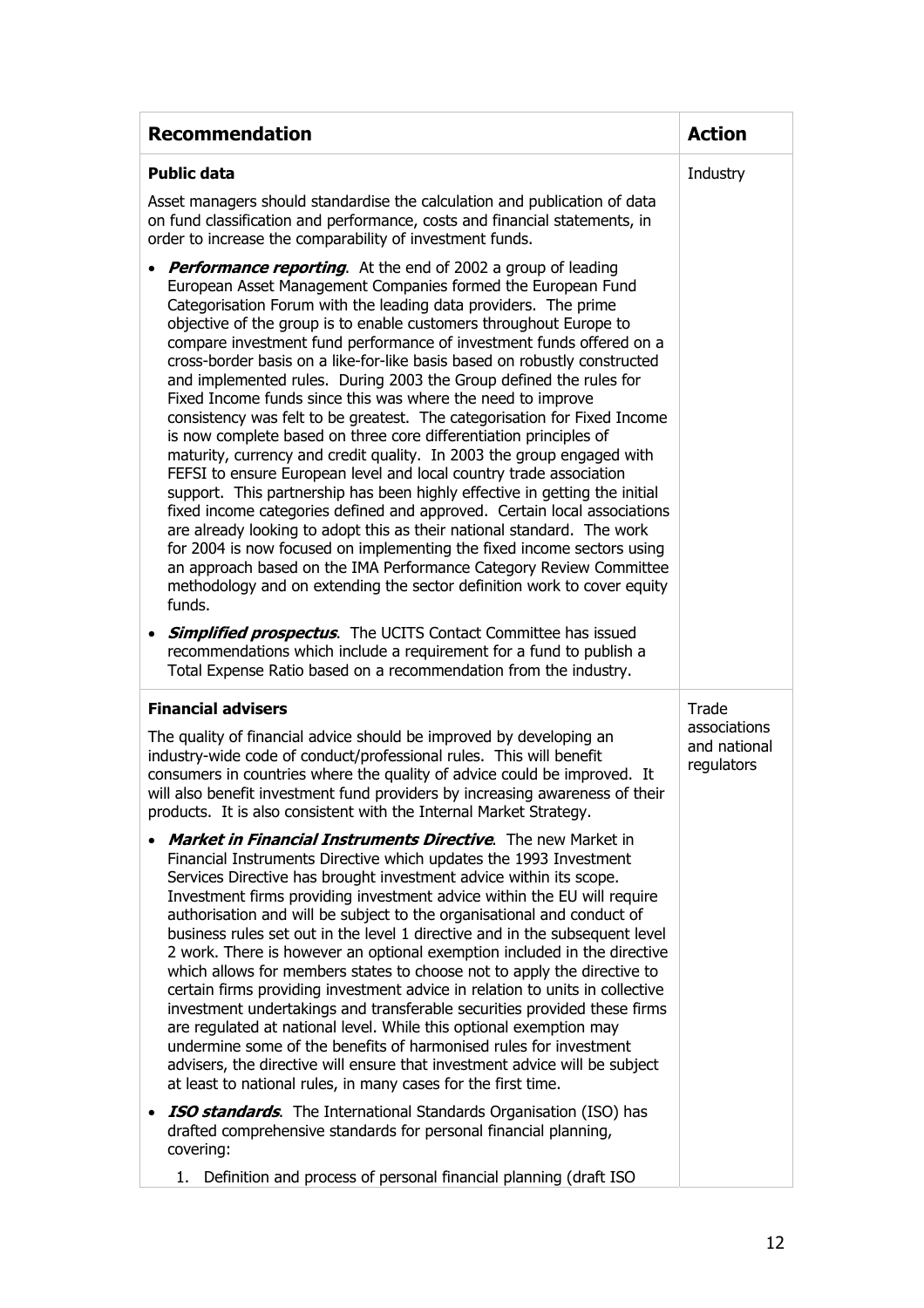| <b>Recommendation</b>                                                                                                                                                                                                                                                                                                                                                                                                                                                                                                                                                                                                                                                                                           | <b>Action</b>                           |
|-----------------------------------------------------------------------------------------------------------------------------------------------------------------------------------------------------------------------------------------------------------------------------------------------------------------------------------------------------------------------------------------------------------------------------------------------------------------------------------------------------------------------------------------------------------------------------------------------------------------------------------------------------------------------------------------------------------------|-----------------------------------------|
| 21551);                                                                                                                                                                                                                                                                                                                                                                                                                                                                                                                                                                                                                                                                                                         |                                         |
| 2. Requirements for competence of a personal financial planner (draft)<br>ISO 21555);                                                                                                                                                                                                                                                                                                                                                                                                                                                                                                                                                                                                                           |                                         |
| Ethical requirements (draft ISO 15551); and<br>3.                                                                                                                                                                                                                                                                                                                                                                                                                                                                                                                                                                                                                                                               |                                         |
| Experience requirements (draft ISO 23449)<br>4.                                                                                                                                                                                                                                                                                                                                                                                                                                                                                                                                                                                                                                                                 |                                         |
| The draft represents a step forward in offering a higher standard than<br>the regulatory benchmark and helps in identifying the essential elements<br>of the financial planning discipline. The standard is the result of close<br>cooperation between a wide range of industry and professional bodies<br>both in the UK and internationally. The ISO standard is due to be<br>introduced towards the end of 2005.                                                                                                                                                                                                                                                                                             |                                         |
| <b>FEFSI high level principles for fund distribution.</b> In September<br>$\bullet$<br>2003, FEFSI convened an expert group to "define, develop or mandate<br>development and formulate draft European high level principles<br>concerning the distribution of publicly distributed and regulated<br>investment funds". Although FEFSI has no jurisdiction over financial<br>advisers, and these principles will therefore be directed towards national<br>associations of investment management firms, it is nevertheless hoped<br>that they will help improve the quality of advice in fund distribution<br>through co-operation with distributors.                                                           |                                         |
| <b>Industry data</b>                                                                                                                                                                                                                                                                                                                                                                                                                                                                                                                                                                                                                                                                                            | Industry and                            |
| The volume and quality of data about the activities of the investment<br>management industry should be increased. This will help policy makers<br>establish milestones for the single market for asset management and<br>monitor progress towards those milestones. It will also help asset<br>management firms develop an effective European strategy.                                                                                                                                                                                                                                                                                                                                                         | Commission                              |
| The regulatory environment                                                                                                                                                                                                                                                                                                                                                                                                                                                                                                                                                                                                                                                                                      | Commission                              |
| The regulatory environment needs to be simplified, in particular by: co-<br>ordinating the interpretation of Directives by national regulators; and co-<br>ordinating the drafting of Directives by the Commission.                                                                                                                                                                                                                                                                                                                                                                                                                                                                                             | and CESR and<br>Member<br><b>States</b> |
| <b>The UCITS Directive.</b> Responsibility for implementing the UCITS<br>amending Directives ('UCITS III') has been transferred from the UCITS<br>Contact Committee to the Committee of European Securities Regulators<br>('CESR'). This is to be welcomed, in particular because CESR is likely to<br>prove to be more transparent and effective in its workings that the<br>Contact Committee. CESR inherits a lot of issues to address, and has<br>been consulting how to go about them, including: product grandfather<br>and grace periods; notification requirements; the scope of permissible<br>activities of management companies during the transitional period; and<br>clarification of definitions. |                                         |
| <b>Other directives.</b> CESR has also recognised the interest of the asset<br>$\bullet$<br>management industry in other directives such as the Markets in Financial<br>Instruments Directive, E-Commerce Directive and Distance Marketing<br>Directive.                                                                                                                                                                                                                                                                                                                                                                                                                                                        |                                         |
|                                                                                                                                                                                                                                                                                                                                                                                                                                                                                                                                                                                                                                                                                                                 |                                         |